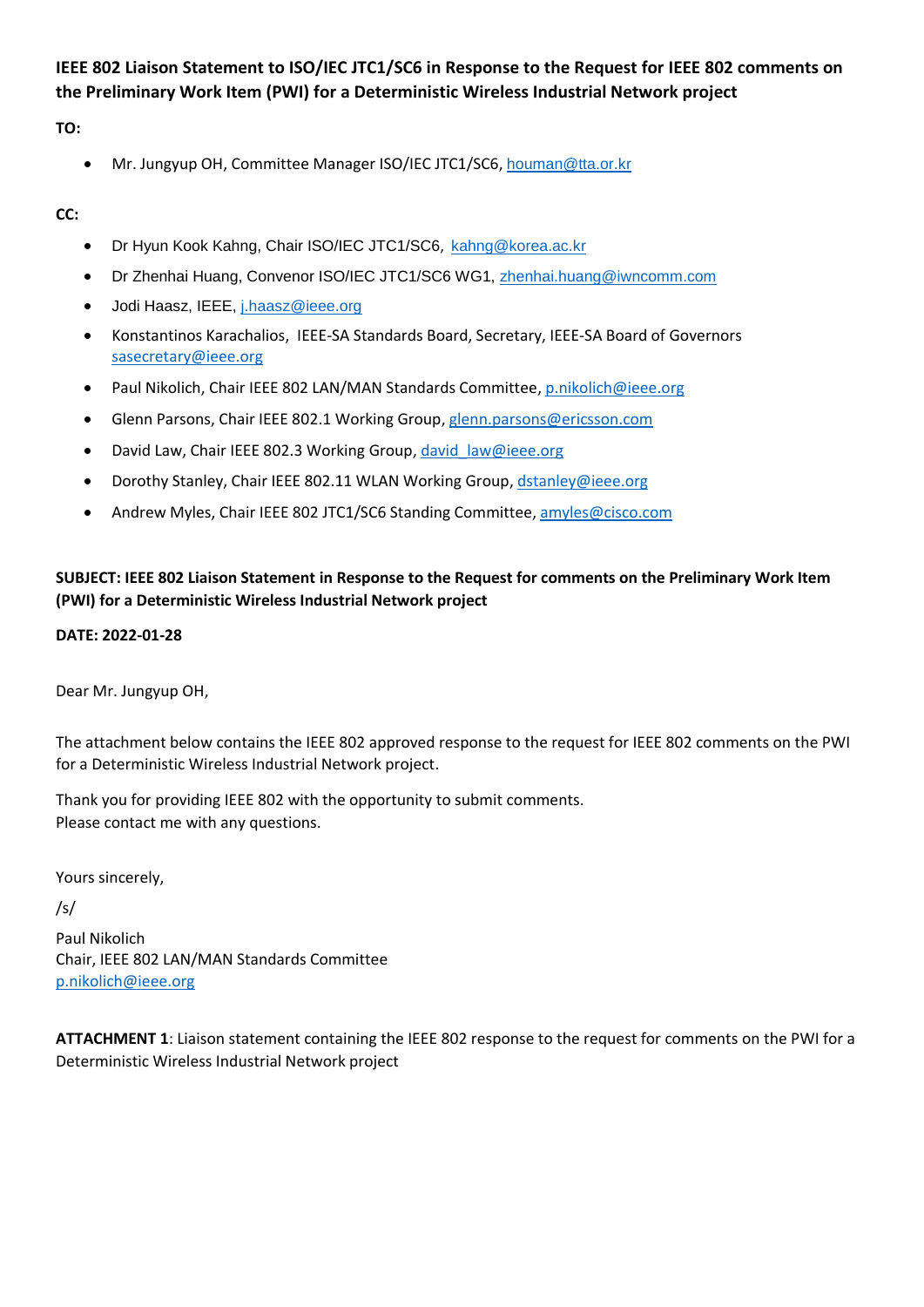#### **IEEE 802 is providing comments on the PWI proposal for a Deterministic Wireless Industrial Network project<sup>1</sup>**

At the ISO/IEC JTC1/SC6/WG1 meeting in August/September 2021, the N1753[1 \[6\]](#page-2-0) submission proposed a *Deterministic Wireless Industrial Network* project. Subsequently, a request from WG1 (see WG1 N299) was made for comments from National Bodies and other SDOs to be submitted to ISO/IEC JTC1/SC6/WG1 for consideration at its interim meeting in February 2022. This Liaison Statement contains the IEEE 802 response to that request.

### **Industrial networks are evolving to use Time-Sensitive Networking (TSN) over standards based, widely available networks**

Industrial networks are evolving from being based on proprietary protocols to using standards-based networks, leveraging widely available connectivity protocols. In particular, they are often converging on IEEE 802 LAN and TSN standards to deliver time synchronization and bounded latency with determinism. The industry ecosystem for TSN is rapidly developing based on various IEEE 802.1, IEEE 802.3 (Ethernet), IEEE 802.11 (Wi-Fi) and 3GPP (5G) standards. An overview of wireline and wireless TSN extensions can be found in [\[1\].](#page-2-1)

TSN over widely available connectivity protocols and networks is also supported by a variety of other organisations. For example, the IEC/IEEE 60802 Joint Project is standardizing a TSN Profile for Industrial Automation [\[2\].](#page-2-2) Certification for TSN-capable wired and wireless networks is being developed in IEC 61802 and as part of the Avnu Allianc[e \[3\].](#page-2-3) Trials using Wi-Fi 6 and TSN for Industrial IOT application are underway in the Wireless Broadband Alliance (WBA) IOT Work Group [\[4\].](#page-2-4)

Industrial networks serve a wide range of applications with heterogeneous requirements. Time-synchronized isochronous traffic is one of the key applications. The benefits of wireless networks are obvious in many applications requiring mobility and flexibility. As can be seen by the activities across several industry forums, considerable efforts are currently underway to address the requirements of time-sensitive applications in converged and standard-based wired and wireless networks. A wide range of wireless use cases and their requirements are available, as specified by several industry forums [\[3\]](#page-2-3) [\[4\]](#page-2-4) [\[5\].](#page-2-5)

#### **The IEEE 802.3 and IEEE 802.11 standards continue to be refined to meet industrial network requirements for TSN**

The IEEE 802.3 WG and the IEEE 802.11 WG have been collaborating for many years with the IEEE 802.1 TSN Task Group. Several TSN features are applicable for both 802.3 and 802.11 based network use. For example, time distribution and synchronization based on IEEE Std 802.1AS™-2020 has been standardized over both 802.3 and 802.11 networks, with support for 802.11 enabled by Timing Measurement (TM) and Fine Timing Measurement (FTM). Recent enhancements in the IEEE Std 802.11ax™-2021 standard enable multi-user scheduling, combined with TSN traffic scheduling (originally specified as IEEE 802.1Qbv and now part of IEEE Std 802.1Q™-2018), which can enhance determinism and support low bounded latency with high confidence.

Given the convergence toward TSN, as acknowledged in the ISO/IEC JTC 1/SC 6 proposal [\[6\],](#page-2-0) and industry efforts on extending TSN over 802.3 and 802.11 networks, there is a clear path to address the practical needs of today's and future industrial networks enabling integration of IT (Information Technology) and OT (Operational Technology). Although 802.3 and 802.11 technologies can already address various use cases, it is expected that these connectivity technologies, especially 802.11 capabilities, will continue to evolve to support use cases demanding lower latencies, higher reliability, and higher efficiency. Industry efforts continue to enable new capabilities in next-generation IEEE 802.11 standards. For instance, the IEEE P802.11be project is introducing enhancements to better support TSN scheduling. It is also expected that ultra-low latency and determinism will continue to be key requirements for future IEEE 802.11 generations beyond IEEE P802.11be.

**.** 

<sup>&</sup>lt;sup>1</sup> This document solely represents the views of the IEEE 802 LMSC, and does not necessarily represent a position of the IEEE or the IEEE Standards Association.